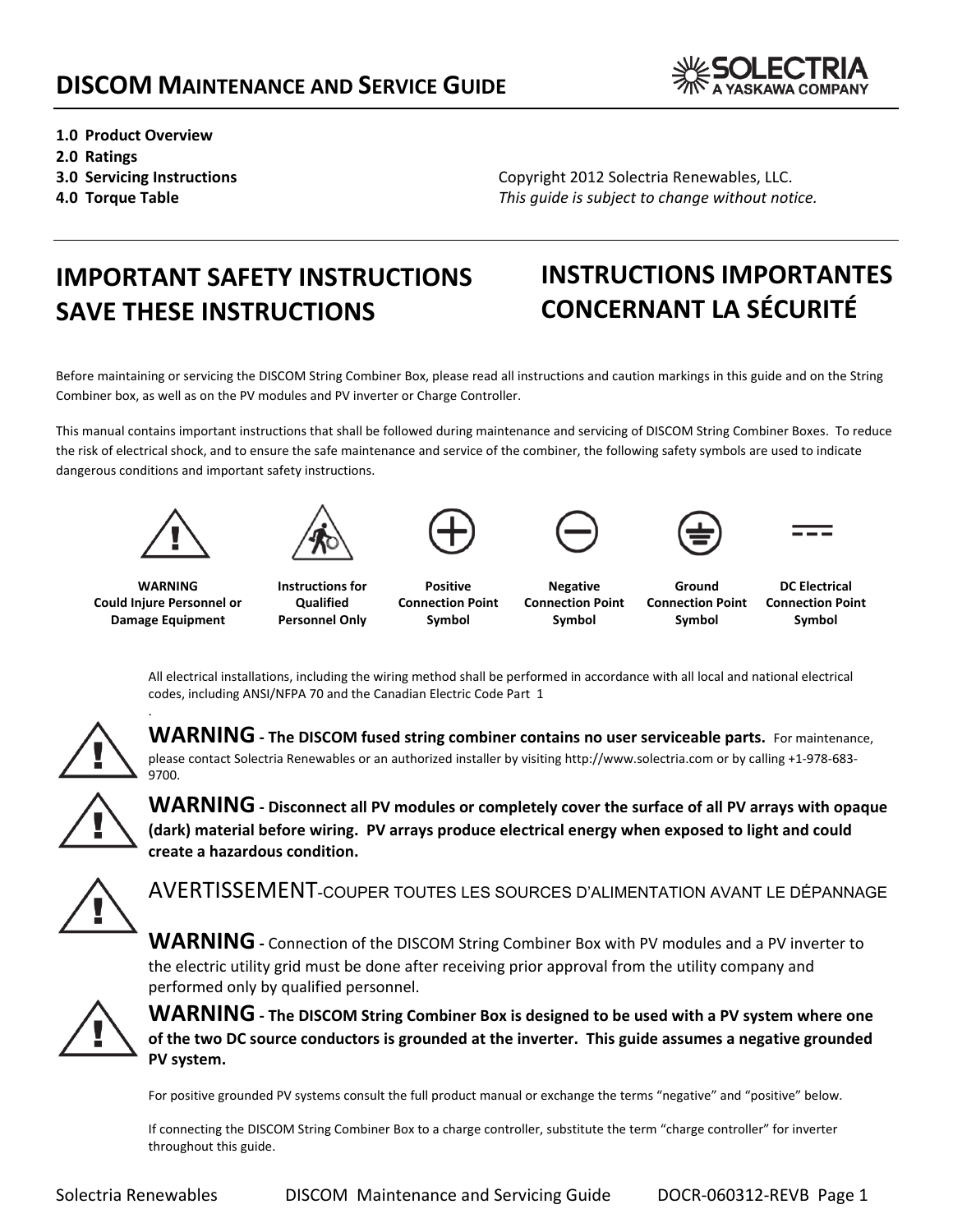# **1.0 Product Overview**

The DISCOM String Combiner Box is designed for combining multiple strings of Photovoltaic (PV) modules for connection to an inverter. In a large PV array, each string of PV modules must be fused before being paralleled and connected to an inverter. The DISCOM String Combiner Box is available in configurations from 8 to 30 source circuits and each source circuit is designed to utilize a fuse that is rated at least 156% of its short circuit current rating. The fuse value for any source circuit should not exceed the lowest PV module fuse rating specified for any module within the source circuit string.

# **1.1 Disconnect Switch Operation**

The DISCOM String Combiner Box contains a user-operable disconnect switch. When this disconnect switch handle is in the "OFF" position, the circuit is open between the ungrounded source conductors and the ungrounded output conductor(s). When the disconnect switch is in the "ON" position, the circuit is closed between the ungrounded source conductors and the ungrounded output conductor(s). The disconnect switch is fully load‐break rated and can be safely operated under normal operating conditions when installation is per the DISCOM Installation and Operations guide and all warnings and ratings are observed.

# **2.0 Ratings Table**

| <b>MODEL</b>                                  | DISCOMDS                              | DISCOMIZ                              | DISCOMIS                              | DISCOM20                              | Disconzar                             | DISCOM2A                              | DISCOM30                              |  |
|-----------------------------------------------|---------------------------------------|---------------------------------------|---------------------------------------|---------------------------------------|---------------------------------------|---------------------------------------|---------------------------------------|--|
| Maximum Input<br>Voltage (VDC)                | 600                                   | 600                                   | 600                                   | 600                                   | 600                                   | 600                                   | 600                                   |  |
| Voltage Range (VDC)                           | $0 - 600$                             | $0 - 600$                             | $0 - 600$                             | $0 - 600$                             | $0 - 600$                             | $0 - 600$                             | $0 - 600$                             |  |
| <b>Maximum Continuous</b><br>DC Current (ADC) | 100                                   | 200                                   | 225                                   | 225                                   | 250 <sup>1</sup>                      |                                       | 400 <sup>2</sup>                      |  |
| <b>Maximum Fuse</b><br>Rating (A)             | 15                                    | 20                                    | 15                                    | 15                                    | 15 <sup>4</sup>                       | 20                                    | 15                                    |  |
| <b>NEMA Rating</b>                            | 4, 4X $^3$                            | 4, 4X $^3$                            | 4, 4X $^3$                            | 4, 4X $^3$                            | 4, 4X $^3$                            | 4, 4X $^3$                            | $4,4X^3$                              |  |
| <b>Ambient Operating</b><br>Temperature       | $-40^{\circ}$ C to<br>$+50^{\circ}$ C | $-40^{\circ}$ C to<br>$+50^{\circ}$ C | $-40^{\circ}$ C to<br>$+50^{\circ}$ C | $-40^{\circ}$ C to<br>$+50^{\circ}$ C | $-40^{\circ}$ C to<br>$+50^{\circ}$ C | $-40^{\circ}$ C to<br>$+50^{\circ}$ C | $-40^{\circ}$ C to<br>$+50^{\circ}$ C |  |
| Weight (LBS)                                  | 29                                    | 29                                    | 36                                    | 36                                    | 75                                    | 75                                    | 75                                    |  |
| Height (Inches)                               | 20.0                                  | 20.0                                  | 24.0                                  | 24.0                                  | 30.0                                  | 30.0                                  | 30.0                                  |  |
| Width (Inches)                                | 16.0                                  | 16.0                                  | 20.0                                  | 20.0                                  | 24.0                                  | 24.0                                  | 24.0                                  |  |
| Depth (Inches)                                | 6.0                                   | 6.0                                   | 6.0                                   | 6.0                                   | 8.0                                   | 8.0                                   | 8.0                                   |  |

Notes: <sup>1</sup> Maximum source circuits for DISCOM-24LT (without temperature derating):

24 source circuits for Isc <= 8.33A

- 23 source circuits for Isc <= 8.69A
- 22 source circuits for Isc <= 9.08A

<sup>2</sup> Maximum Continuous DC Current Rating is 360 ADC per CSA C22.2 No. 107.1-01 (R2011).

<sup>3</sup> Optional NEMA-4X rated enclosure.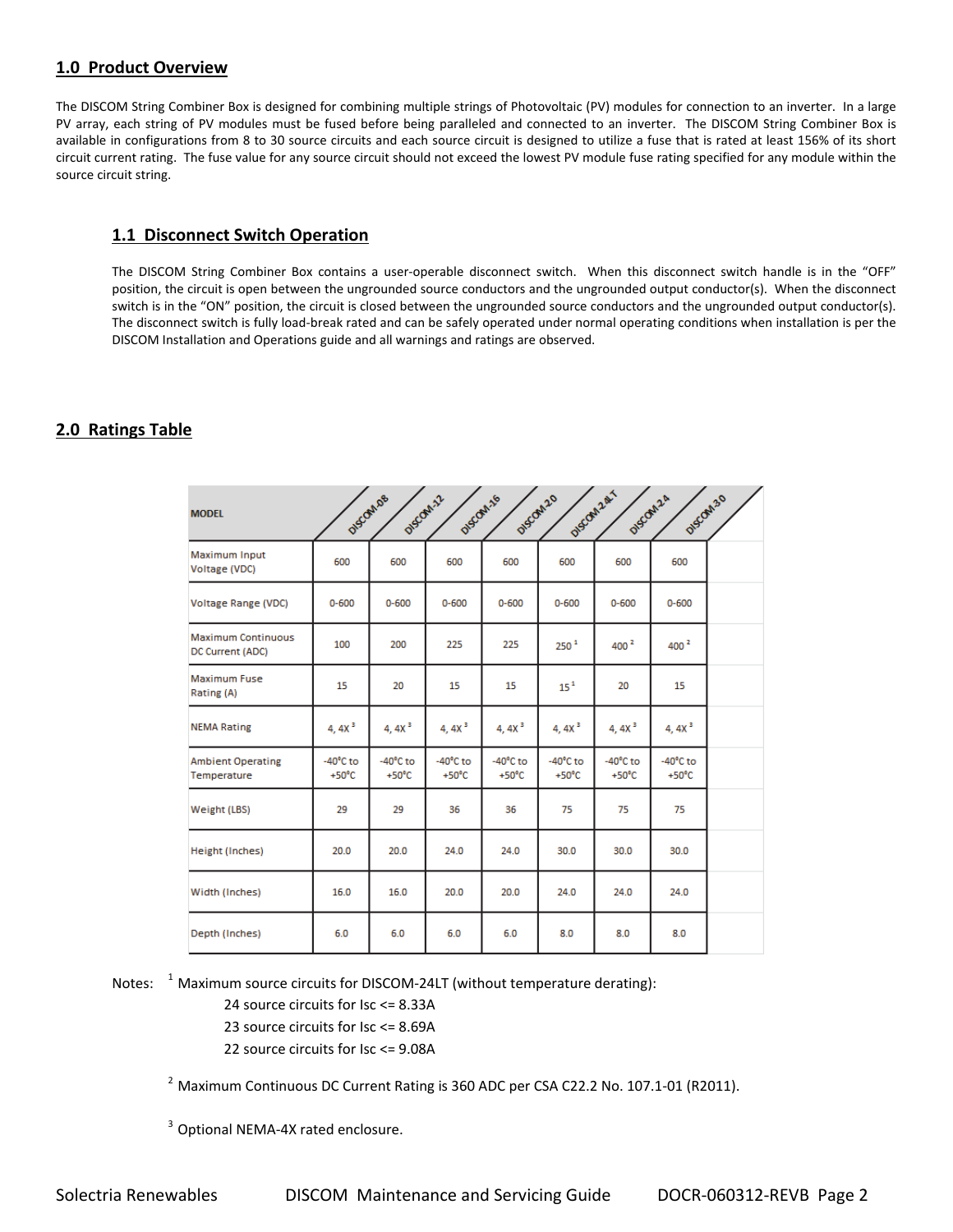

**WARNING – These installation instructions are for use by qualified personnel only. To reduce the risk of electric shock, do not perform any installation unless qualified to do so.**

### **3.1 Re‐Torqueing Connections**

All terminal connections should be periodically inspected and re-torqued to recommended settings.

A thermal scan following 2‐3 hours of high current system output is recommended as an annual maintenance step.



1. Tighten each ungrounded source conductor at the fuse holder to the torque ratings specified in the Torque Table. The proper bit is #2 Phillips.



# **WARNING– Removing the plastic guard exposes service personnel to dangerous voltage and shock hazards.**

- 2. Remove the plastic guard per 3.2.
- 3. Tighten the ungrounded output conductor(s) to the torque ratings specified on the Torque Table.
- 4. Tighten the grounded source conductor(s) to the torque ratings specified in the Torque Table.
- 5. Tighten the equipment grounding conductors to the torque ratings specified in the Torque Table.
- 6. Tighten the main equipment grounding conductor to the torque rating specified in the Torque Table.
- 7. Re-install the plastic guard. Affix the guard with the two #10 screws originally provided.

### **3.2 Guard Removal**



**WARNING– Removing the plastic guard exposes the service personnel to dangerous voltage and shock hazards.**



- 1. Hold the plastic guard.
- 2. Remove the two #10 screws using Phillips #2 screw driver.
- 3. Gently remove plastic guard and store for reinstallation.
- 4. Store the two screws for reinstallation of the plastic guard.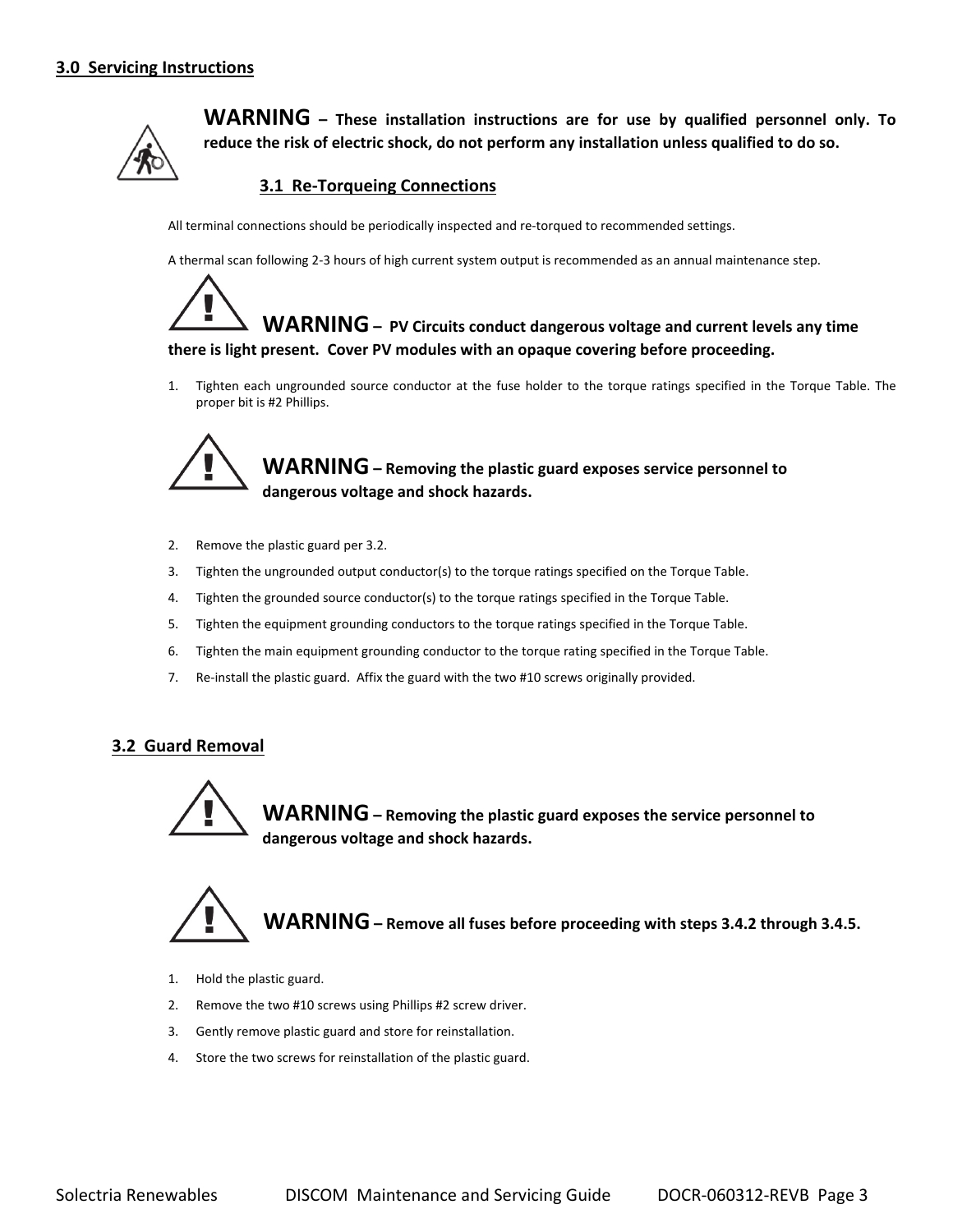## **3.3 SPD Module Inspection and Replacement**

This String Combiner Box optionally comes with a DC Surge protector that is designed to protect Inverter equipment and PV modules from damage from over voltages on the DC circuits.

- 1. Remove the Guard per 3.2.
- 2. Inspect the three removable SPD modules (Component G of Diagram 1). Normal operation of these modules is indicated with a green color shown in the module window. A failure in one of the three modules will be indicated by a red color appearing in the module window. Solectria Renewables recommends replacing all three modules if any one module has failed.
- 3. Replace the SPD module with the same type and rating.
- 4. Install the plastic guard that was removed in 3.2. Affix the guard using the two number 10 screws originally provided.

## **4.0 Torque Table**

|   | <b>REF COMPONENT</b>                | Cord. Types |                 | DISCOMOS | DISCOM <sub>122</sub> | DISCOM <sub>26</sub> | DISCOM <sub>20</sub> | Discomzal1 | O1SCOM2A | DISCOM30 |
|---|-------------------------------------|-------------|-----------------|----------|-----------------------|----------------------|----------------------|------------|----------|----------|
|   |                                     |             |                 |          |                       |                      |                      |            |          |          |
| A | <b>IEGC Bus Bar Terminations</b>    | Cu          | 40              | 40       | 40                    | 40                   | 40                   | 40         | 40       |          |
| B | <b>EGC Output Lug(s)</b>            | Cu or Al    | 40              | 40       | 40                    | 40                   | 275                  | 275        | 275      |          |
| C | Ungrounded Source Terminations      | Cu          | 30              | 30       | 30                    | 30                   | 30 <sub>1</sub>      | 30         | 30       |          |
| D | Ungrounded Output Lug(s)            | Cu or Al    | 325             | 325      | 325                   | 325                  | 375                  | 375        | 375      |          |
| E | <b>Grounded Source Terminations</b> | lCu         | 20 <sub>1</sub> | 20       | 20                    | 20                   | 20                   | 20         | 20       |          |
| F | Grounded Output Lug(s)              | Cu or Al    | 325             | 325      | 325                   | 325                  | 375                  | 375        | 375      |          |

*See Diagram 1 for Component Identification. All Torque Values Specified in inch‐lbs.*